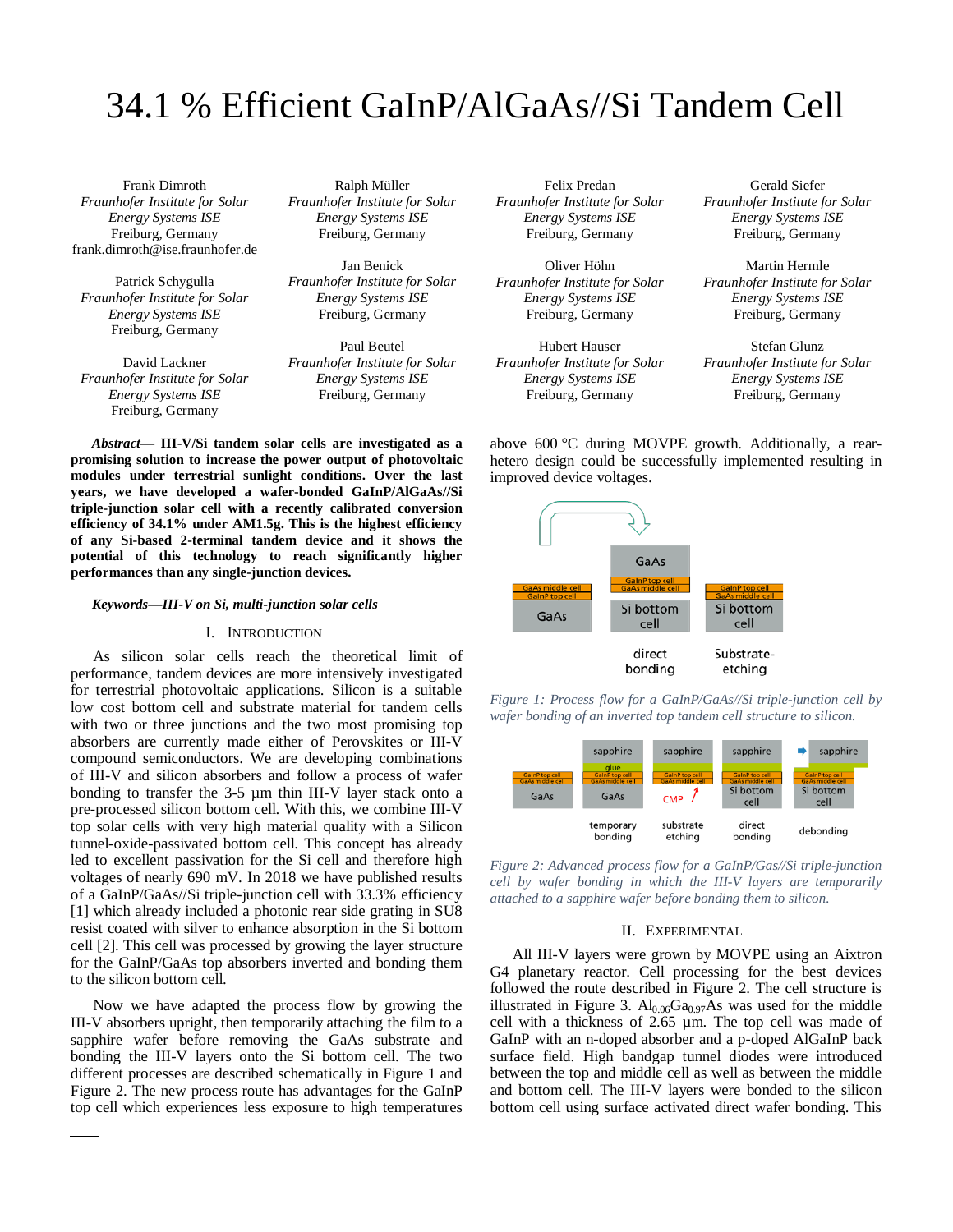required CMP polishing of both, the poly-Si and GaAs bond layers before the bonding to achieve sufficiently low surface roughness.

The Si bottom cell has tunnel-oxide passivating contacts (TOPCon) on both sides [3]. A rear side grating in SU8 resist coated with silver helps to enhance absorption. The cell has a 2-layer anti-reflection coating and metal contacts on top and bottom.



*Figure 3: Full layer structure of cell X610-6 with a GaInP/AlGaInP rear-hetero top cell and an AlGaAs middle cell.*

Figure 4 shows images of the 5 µm thin GaInP/AlGaAs tandem solar cell structure on sapphire before wafer bonding (left) as well as a scanning acoustic microscope image after bonding the layers onto the silicon bottom cell (right). One can see that the layers were well bonded in the middle of the wafer. Towards the edge, the film was partially removed during the etching of the GaAs substrate which is mainly caused by strain.



*Figure 4: GaInP/AlGaAs top cell structure after temporary bonding to sapphire and removal of the GaAs substrate (left). SAM image of the bond interface between the GaInP/AlGaAs top cell and Si. Continuous light grey areas in the center of the wafer indicate good bond quality.*

# III. RESULTS AND DISCUSSION

Solar cells with an area of  $4 \text{ cm}^2$  were processed and characterized in the Fraunhofer ISE CalLab. An apparent sign of quality is visible red luminescence emitted by the top GaInP cell when illuminated under the lamp of a solar simulator. The cells in the center of the wafer emit homogeneous red light (see photograph in Figure 5). Cells closer to the wafer edge show a dark contrast, which

corresponds to unbonded areas or areas with increased defect density. The red luminescence was not visible in previous batches of triple-junction solar cells and confirms that nonradiative recombination in the GaInP top cell was significantly reduced by integrating a rear-heterojunction design.



*Figure 5: Image of the best GaInP/AlGaAs//Si wafer X610-6 with 4 cm2 devices shining red under the solar simulator due to luminescence from the GaInP top cell.*

IV-characteristics under AM1.5g are shown in Figure 6 and the EQE in Figure 7. An efficiency of 34.1% is reached under AM1.5g conditions [4]. The current is limited to 12.4 mA/cm<sup>2</sup> by the AlGaAs middle cell. Both, the Si cell with 13.1 mA/cm<sup>2</sup> and the GaInP top cell with 13.7 mA/cm<sup>2</sup> generate >5.6 % relative higher photocurrents. The additional current cannot be utilized in this series-connected 2-terminal device, therefore re-adjustment of the top and middle cell bandgaps/thicknesses will further improve the performance of this device. The open-circuit voltage of the current cell generation is 50 mV higher compared to our previous GaInP/GaAs//Si tandem with 33.3% efficiency [1]. Table 1 shows how this improvement in voltage is distributed. The voltage of the GaInP top cell could be improved by 38 mV which is explained by better material quality (longer carrier lifetime) and the implementation of a rear-heterojunction cell design. The AlGaAs middle cell has a 12 mV higher voltage than the previous GaAs cell but the bandgap was increased by 80 mV. This shows that the expected gain in voltage could not yet be fully harvested. This is explained by a lower quality of Al-containing subcells. The voltage of the Si bottom cell is unchanged.



*Figure 6: IV-characteristics of the currently best GaInP/AlGaAs//Si triple-junction solar cell under AM1.5g spectral conditions. The measurement was performed in the Fraunhofer ISE CalLab.*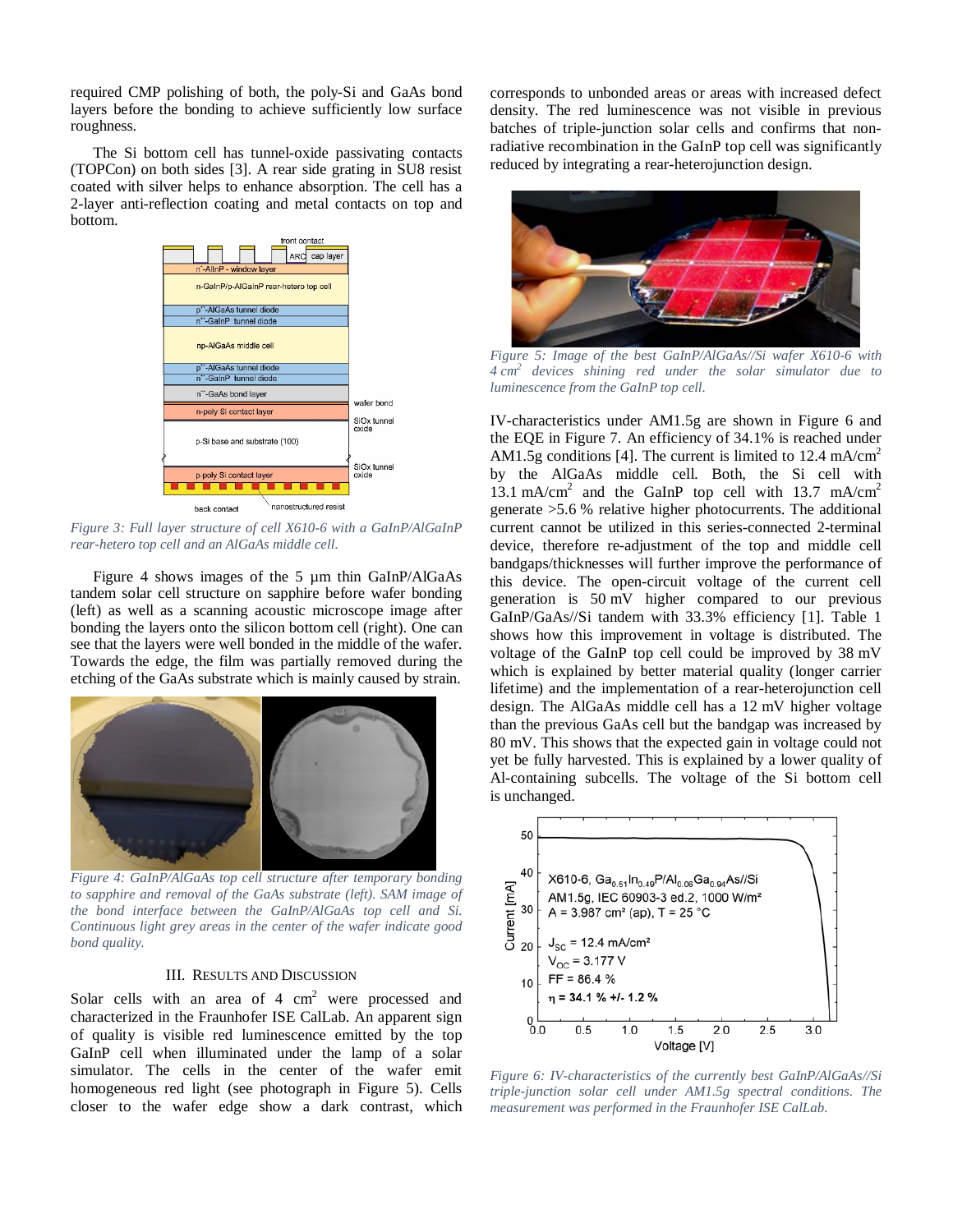

*Figure 7: Ext. Quantum Efficiency of the currently best GaInP/AlGaAs//Si triple-junction solar cell*

*Table 1: Subcell voltages determined by spectral electroluminescence and quantum efficiency measurements.*

| <b>Subcell</b> | <b>EX8-11</b> | X610-6         | <b>Subcell voltage</b> |
|----------------|---------------|----------------|------------------------|
| voltage        | $(n=33.3\%)$  | $(n = 34.1\%)$ | gain                   |
|                | 1.412 V       | 1.450 V        | $+38$ mV               |
| 12             | $1.026$ V     | 1.038 V        | $+12$ mV (but          |
|                |               |                | $E_g + 80mV$           |
| J3             | 0.689V        | 0.689V         | unchanged              |
| Total          | 3.127 V       | 3.177 V        | $+50$ mV               |

We have recently realized another III-V/Si triple-junction solar cell in which the AlGaAs middle cell was replaced by GaInAsP. Details of the GaInAsP middle cell development are discussed in [5] where it is shown that both, the current generation and voltage are superior for this material. The sum of the subcell EQEs and photocurrents in Figure 8 increased from 39.4 mA/cm<sup>2</sup> (13.7+12.5+13.2 mA/cm<sup>2</sup>) to 40.2 mA/m<sup>2</sup>  $(13.8+13.4+13.0 \text{ mA/cm}^2)$  for this new GaInP/GaInAsP//Si triple-junction cell. Unfortunately, the cell had technological issues with the rear side contact which resulted in a loss in fill factor and therefore did not lead to a new efficiency record.

Figure 8 also shows the EQE of a mono-crystalline silicon solar cell with random pyramids on the front and a planar back side. This cell has a conversion efficiency of 25.8% and an outstanding current density of  $42.9 \text{ mA/cm}^2$  [6]. One can see that the quantum efficiency of the silicon solar cell outperforms all III-V/Si tandem devices in the wavelength range between 300-1200 nm. Some of this current is still accessible for the III-V/Si tandem cells in the future by optimizing the III-V layer structure towards lower parasitic absorption in window, barrier and tunnel diode layers. And further by introducing a more efficient light trapping at the rear side of silicon which allows optimum absorption close to the bandgap.

Besides the potential to increase the current density of our III-V/Si tandem solar cells, also the voltage can be improved by better material quality and slight bandgap increase of the GaInP top and GaInAsP middle cell. And finally passivation of the sidewalls of the silicon bottom cell will be another development target in the future which may add 0.5-0.8% absolute in efficiency. This analysis shows that the presented efficiency of 34.1 % for the currently best 2-terminal III-V/Si tandem solar cell still leaves significant room for further research and development.



*Figure 8: Comparison of the sum of subcell EQEs for the GaInP/AlGaAs//Si cell X610-06 with 34.1% efficiency and a new GaInP/GaInAsP//Si cell X633-06 with improved middle cell. Furthermore, the EQE of a silicon solar cell with random pyramids and outstanding current density is displayed as reference.*

## IV. SUMMARY

We have developed GaInP/AlGaAs//Si triple-junction solar cells for the application under 1-sun AM1.5g conditions and reached a new efficiency record of 34.1% (AM1.5g, 1000 W/m<sup>2</sup>, Area = 4 cm<sup>2</sup>). The cell was calibrated in the Fraunhofer ISE CalLab. Further improvements in current generation are reached by exchanging the middle cell material from AlGaAs to GaInAsP. This change together with further improvements in current collection, silicon absorption, material quality and edge passivation will allow reaching conversion efficiencies above 36% in the future.

#### ACKNOWLEDGMENT

This research was funded by the German Federal Ministry for Economic Affairs and Energy with the project PoTaSi (FKz. 0324247). Patrick Schygulla acknowledges the support from his scholarship granted by the Heinrich-Böll-Stiftung. The authors want to thank M. Schachtner, A. Wekkeli, S. Stättner, S. Maier, R. Koch and E. Oliva.

V. REFERENCES

[1] R. Cariou, J. Benick, F. Feldmann, O. Höhn, H. Hauser, P. Beutel, N. Razek, M. Wimplinger, B. Bläsi, D. Lackner, M. Hermle, G. Siefer, S. W. Glunz, A. W. Bett, and F. Dimroth, "III–V-on-silicon solar cells reaching 33% photoconversion efficiency in two-terminal configuration," *Nature Energy*, vol. 3, no. 4, pp. 326– 333, 2018.